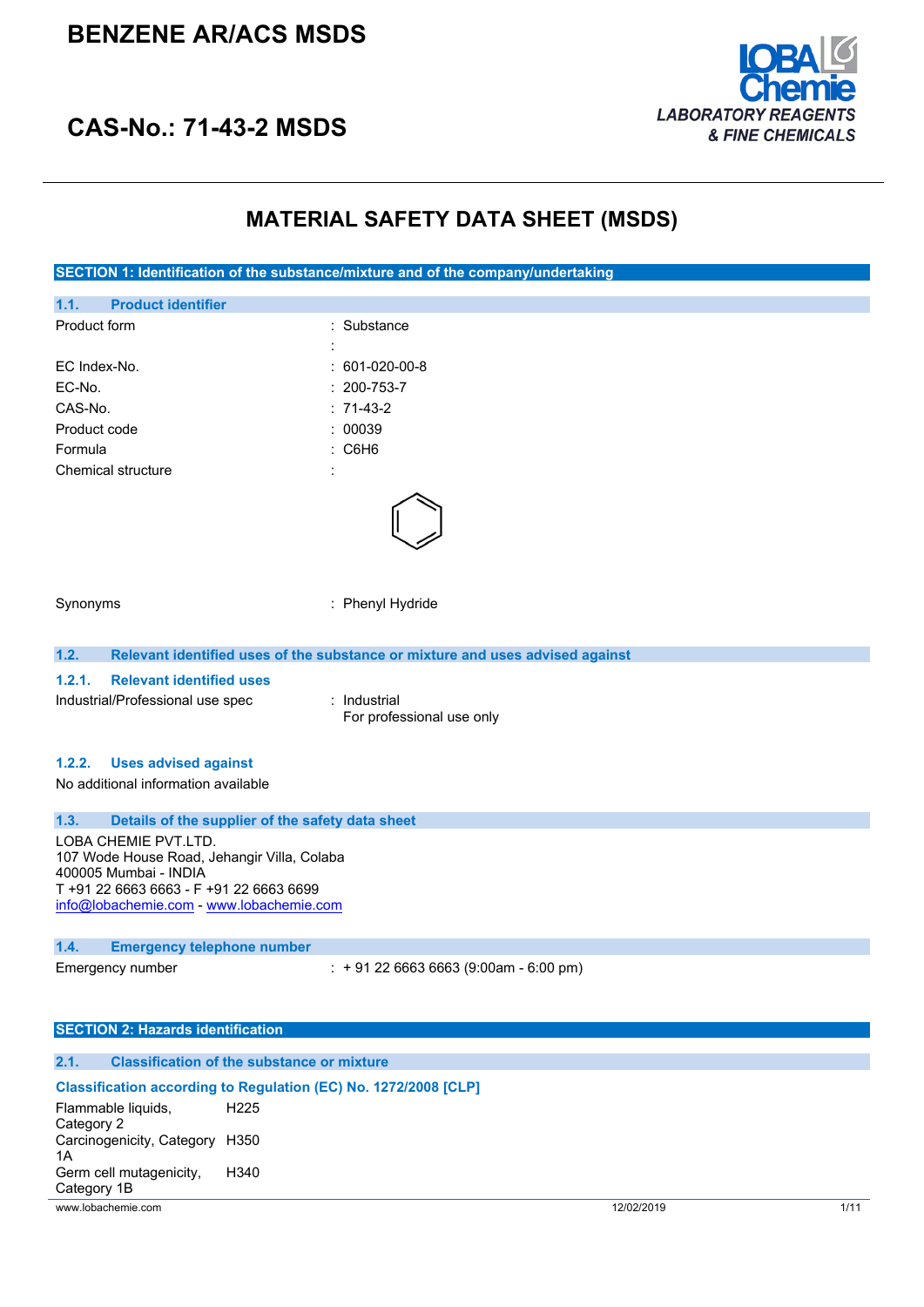### Safety Data Sheet

Specific target organ toxicity — Repeated exposure, Category 1 H372 Aspiration hazard, Category 1 H304 Serious eye damage/eye irritation, Category 2 H319 Skin corrosion/irritation, Category 2 H315

Full text of H statements : see section 16

#### **Classification according to Directive 67/548/EEC [DSD] or 1999/45/EC [DPD]**

Carc.Cat.1; R45 Muta.Cat.2; R46 F; R11 T; R48/23/24/25 Xn; R65 Xi; R36/38 Full text of R-phrases: see section 16

#### **Adverse physicochemical, human health and environmental effects**

No additional information available

| 2.2.<br><b>Label elements</b>                              |                                                                                                                                                                                                                                                                                                                                                                                                                                                                       |
|------------------------------------------------------------|-----------------------------------------------------------------------------------------------------------------------------------------------------------------------------------------------------------------------------------------------------------------------------------------------------------------------------------------------------------------------------------------------------------------------------------------------------------------------|
| Labelling according to Regulation (EC) No. 1272/2008 [CLP] |                                                                                                                                                                                                                                                                                                                                                                                                                                                                       |
| Hazard pictograms (CLP)                                    | GHS02<br>GHS08                                                                                                                                                                                                                                                                                                                                                                                                                                                        |
| Signal word (CLP)                                          | GHS07<br>: Danger                                                                                                                                                                                                                                                                                                                                                                                                                                                     |
| Hazard statements (CLP)                                    | : H225 - Highly flammable liquid and vapour.<br>H304 - May be fatal if swallowed and enters airways.<br>H315 - Causes skin irritation.<br>H319 - Causes serious eye irritation.<br>H340 - May cause genetic defects.<br>H350 - May cause cancer.<br>H372 - Causes damage to organs through prolonged or repeated exposure.                                                                                                                                            |
| Precautionary statements (CLP)                             | : P201 - Obtain special instructions before use.<br>P210 - Keep away from heat, hot surfaces, sparks, open flames and other ignition<br>sources. No smoking.<br>P301+P310 - IF SWALLOWED: Immediately call a POISON CENTER or doctor.<br>P305+P351+P338 - IF IN EYES: Rinse cautiously with water for several minutes.<br>Remove contact lenses, if present and easy to do. Continue rinsing.<br>P308+P311 - IF exposed or concerned: Call a POISON CENTER or doctor. |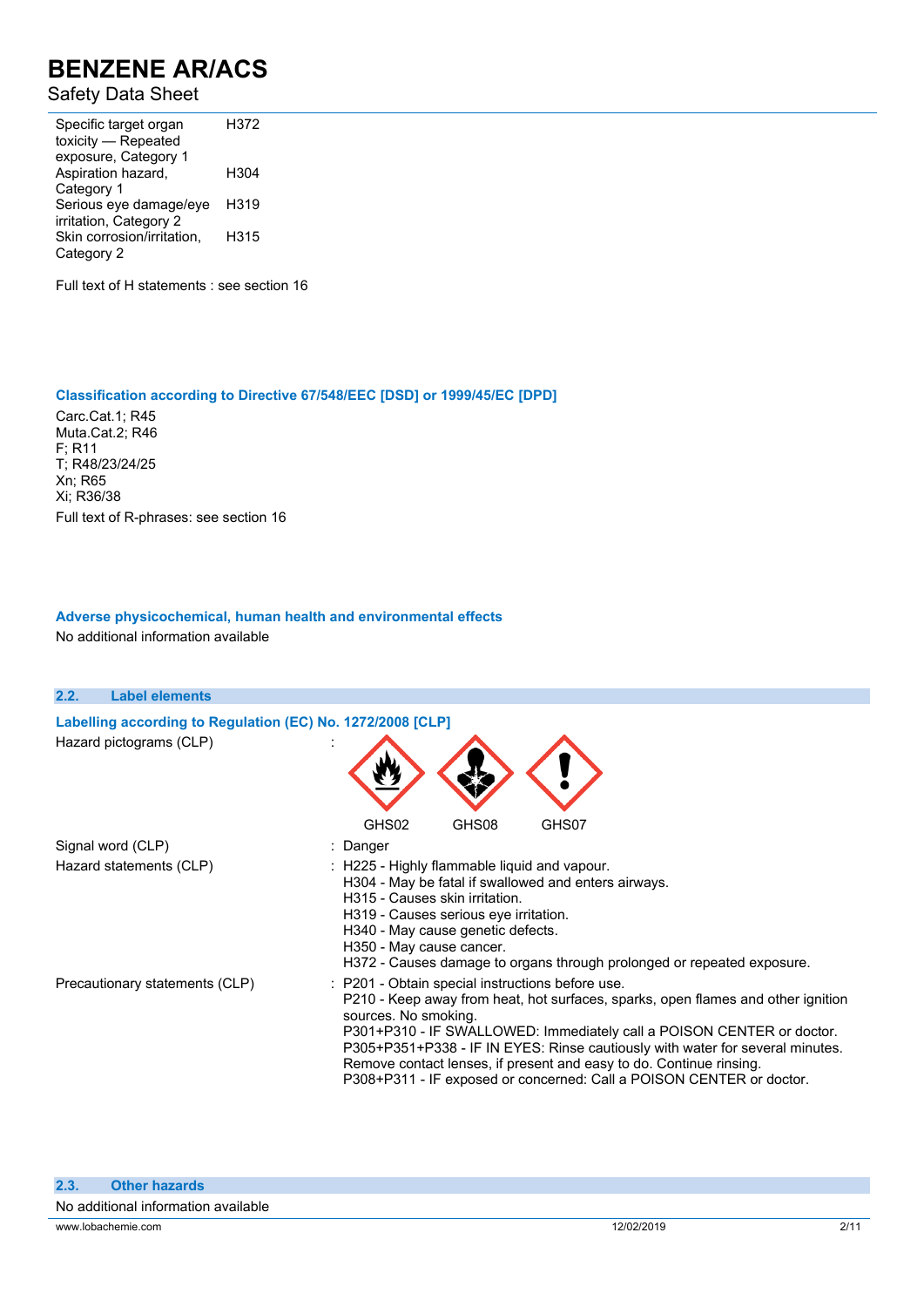Safety Data Sheet

### **SECTION 3: Composition/information on ingredients**

| 3.1.         | <b>Substances</b> |                   |
|--------------|-------------------|-------------------|
| Name         |                   | : BENZENE AR/ACS  |
| CAS-No.      |                   | $: 71-43-2$       |
| EC-No.       |                   | $: 200 - 753 - 7$ |
| EC Index-No. |                   | $: 601-020-00-8$  |

Full text of R- and H-statements: see section 16

| 3.2.           | <b>Mixtures</b> |  |  |
|----------------|-----------------|--|--|
| Not applicable |                 |  |  |

| <b>SECTION 4: First aid measures</b>                          |                                                                                                                                  |
|---------------------------------------------------------------|----------------------------------------------------------------------------------------------------------------------------------|
| 4.1.                                                          |                                                                                                                                  |
| <b>Description of first aid measures</b>                      |                                                                                                                                  |
| First-aid measures after inhalation                           | Remove person to fresh air and keep comfortable for breathing. If you feel unwell,<br>seek medical advice.                       |
| First-aid measures after skin contact                         | : Wash skin with plenty of water. If skin irritation occurs: Get medical advice/attention.                                       |
| First-aid measures after eye contact                          | Remove contact lenses, if present and easy to do. Continue rinsing. If eye irritation<br>persists: Get medical advice/attention. |
| First-aid measures after ingestion                            | : Rinse mouth out with water. If you feel unwell, seek medical advice.                                                           |
| 4.2.                                                          | Most important symptoms and effects, both acute and delayed                                                                      |
| Symptoms/effects                                              | May cause damage to organs through prolonged or repeated exposure. May cause<br>genetic defects.                                 |
| Symptoms/effects after inhalation                             | : May cause respiratory irritation.                                                                                              |
| Symptoms/effects after skin contact                           | : Causes skin irritation.                                                                                                        |
| Symptoms/effects after eye contact                            | : Causes serious eye irritation.                                                                                                 |
| Symptoms/effects after ingestion                              | May be fatal if swallowed and enters airways.                                                                                    |
| Chronic symptoms                                              | : May cause cancer.                                                                                                              |
| 4.3.                                                          | Indication of any immediate medical attention and special treatment needed                                                       |
| Treat symptomatically.                                        |                                                                                                                                  |
| <b>SECTION 5: Firefighting measures</b>                       |                                                                                                                                  |
| 5.1.<br><b>Extinguishing media</b>                            |                                                                                                                                  |
| Suitable extinguishing media                                  | : dry chemical powder, alcohol-resistant foam, carbon dioxide (CO2).                                                             |
|                                                               |                                                                                                                                  |
| Unsuitable extinguishing media                                | Do not use a heavy water stream.                                                                                                 |
| Special hazards arising from the substance or mixture<br>5.2. |                                                                                                                                  |
| Fire hazard                                                   | : Highly flammable liquid and vapour.                                                                                            |
| Explosion hazard                                              | May form flammable/explosive vapour-air mixture.                                                                                 |
| <b>Advice for firefighters</b><br>5.3.                        |                                                                                                                                  |
| Protection during firefighting                                | Do not attempt to take action without suitable protective equipment.                                                             |

**SECTION 6: Accidental release measures 6.1. Personal precautions, protective equipment and emergency procedures**

### General measures **interpretatal measures** : Remove ignition sources. Use special care to avoid static electric charges. No open flames. No smoking.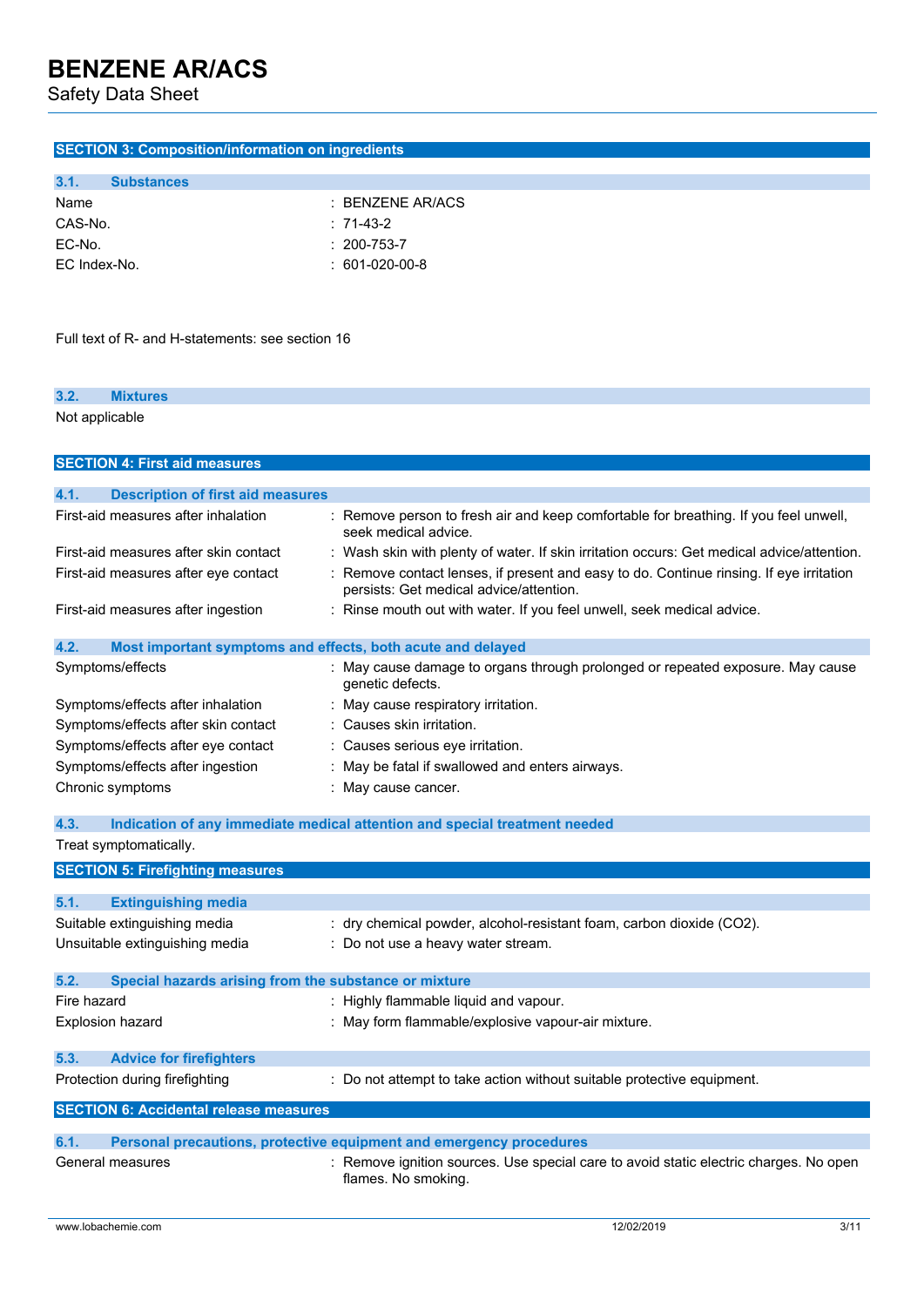Safety Data Sheet

| 6.1.1. | For non-emergency personnel                                  |                                                                                                                                                                                                                                                                                       |
|--------|--------------------------------------------------------------|---------------------------------------------------------------------------------------------------------------------------------------------------------------------------------------------------------------------------------------------------------------------------------------|
|        | Emergency procedures                                         | : Evacuate unnecessary personnel.                                                                                                                                                                                                                                                     |
| 6.1.2. | For emergency responders                                     |                                                                                                                                                                                                                                                                                       |
|        |                                                              |                                                                                                                                                                                                                                                                                       |
|        | Protective equipment                                         | : Use personal protective equipment as required.                                                                                                                                                                                                                                      |
|        | <b>Emergency procedures</b>                                  | : Ventilate area. Stop release.                                                                                                                                                                                                                                                       |
| 6.2.   | <b>Environmental precautions</b>                             |                                                                                                                                                                                                                                                                                       |
|        | Avoid release to the environment.                            |                                                                                                                                                                                                                                                                                       |
| 6.3.   | Methods and material for containment and cleaning up         |                                                                                                                                                                                                                                                                                       |
|        | Methods for cleaning up                                      | : Collect spillage. On land, sweep or shovel into suitable containers. Soak up spills<br>with inert solids, such as clay or diatomaceous earth as soon as possible.                                                                                                                   |
| 6.4.   | <b>Reference to other sections</b>                           |                                                                                                                                                                                                                                                                                       |
|        | No additional information available                          |                                                                                                                                                                                                                                                                                       |
|        | <b>SECTION 7: Handling and storage</b>                       |                                                                                                                                                                                                                                                                                       |
|        |                                                              |                                                                                                                                                                                                                                                                                       |
| 7.1.   | <b>Precautions for safe handling</b>                         |                                                                                                                                                                                                                                                                                       |
|        | Additional hazards when processed                            | : Handle empty containers with care because residual vapours are flammable.                                                                                                                                                                                                           |
|        | Precautions for safe handling                                | No open flames. No smoking. Use only non-sparking tools. Obtain special<br>instructions before use. Do not handle until all safety precautions have been read<br>and understood. Eliminate all ignition sources if safe to do so. Do not breathe<br>dust/fume/gas/mist/vapours/spray. |
|        | Hygiene measures                                             | Wash hands, forearms and face thoroughly after handling. Do not eat, drink or<br>smoke when using this product.                                                                                                                                                                       |
| 7.2.   | Conditions for safe storage, including any incompatibilities |                                                                                                                                                                                                                                                                                       |
|        | Storage conditions                                           | : Keep in fireproof place. Keep container tightly closed.                                                                                                                                                                                                                             |
|        | Incompatible materials                                       | Heat sources.                                                                                                                                                                                                                                                                         |
| 7.3.   | <b>Specific end use(s)</b>                                   |                                                                                                                                                                                                                                                                                       |
|        | No additional information available                          |                                                                                                                                                                                                                                                                                       |
|        |                                                              |                                                                                                                                                                                                                                                                                       |

**SECTION 8: Exposure controls/personal protection**

### **8.1. Control parameters**

No additional information available

| 8.2.<br><b>Exposure controls</b>                              |                                                                    |
|---------------------------------------------------------------|--------------------------------------------------------------------|
| Hand protection                                               | : protective gloves                                                |
| Eye protection                                                | : Chemical goggles or safety glasses                               |
| Skin and body protection                                      | : Wear suitable protective clothing                                |
| Respiratory protection                                        | : [In case of inadequate ventilation] wear respiratory protection. |
| <b>SECTION 9: Physical and chemical properties</b>            |                                                                    |
| 9.1.<br>Information on basic physical and chemical properties |                                                                    |
| Physical state                                                | : Liquid                                                           |
| Molecular mass                                                | : 78.11 g/mol                                                      |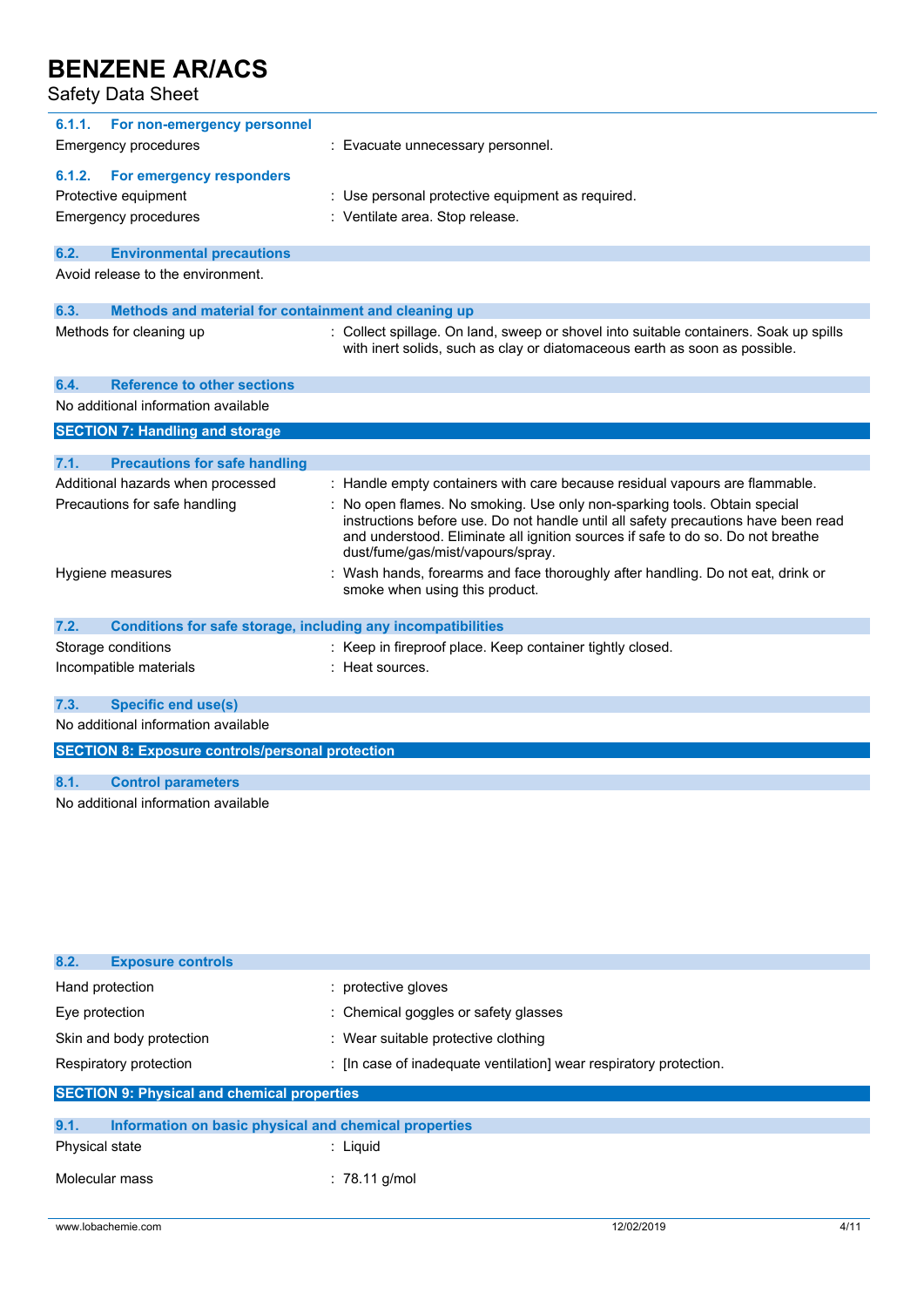## Safety Data Sheet

| Colour                                                         | : Clear Colorless.                                                     |
|----------------------------------------------------------------|------------------------------------------------------------------------|
| Odour                                                          | : aromatic odor.                                                       |
| Odour threshold                                                | : No data available                                                    |
| pН                                                             | : No data available                                                    |
| Relative evaporation rate (butylacetate=1) : No data available |                                                                        |
| Melting point                                                  | : $5.5^{\circ}$ C                                                      |
| Freezing point                                                 | : No data available                                                    |
| Boiling point                                                  | : $80 - 80.2$ °C                                                       |
| Flash point                                                    | $: -11 °C$                                                             |
| Auto-ignition temperature                                      | : 562 $^{\circ}$ C                                                     |
| Decomposition temperature                                      | : No data available                                                    |
| Flammability (solid, gas)                                      | : Flammable<br>Highly flammable liquid and vapour.                     |
| Vapour pressure                                                | : 99.5 hPa at 20 $^{\circ}$ C                                          |
| Relative vapour density at 20 °C                               | : 2.8                                                                  |
| Relative density                                               | : No data available                                                    |
| Density<br>Relative gas density<br>Solubility                  | : $0.8765$ g/cm <sup>3</sup><br>: 0.88<br>: Water: 0.18 g/100ml @ 25°C |
| Log Pow                                                        | : No data available                                                    |
| Viscosity, kinematic                                           | : No data available                                                    |
| Viscosity, dynamic                                             | : 0.647 mPa·s @ 20 deg C                                               |
| Explosive properties                                           | : No data available                                                    |
| Oxidising properties                                           | : No data available                                                    |
| <b>Explosive limits</b>                                        | $: 0.013 - 0.08$ vol %                                                 |

#### **9.2. Other information**

No additional information available

### **SECTION 10: Stability and reactivity**

### **10.1. Reactivity**

No additional information available

### **10.2. Chemical stability**

Highly flammable liquid and vapour. May form flammable/explosive vapour-air mixture.

#### **10.3. Possibility of hazardous reactions**

No additional information available

#### **10.4. Conditions to avoid**

Open flame. Overheating. Heat. High temperature. Direct sunlight.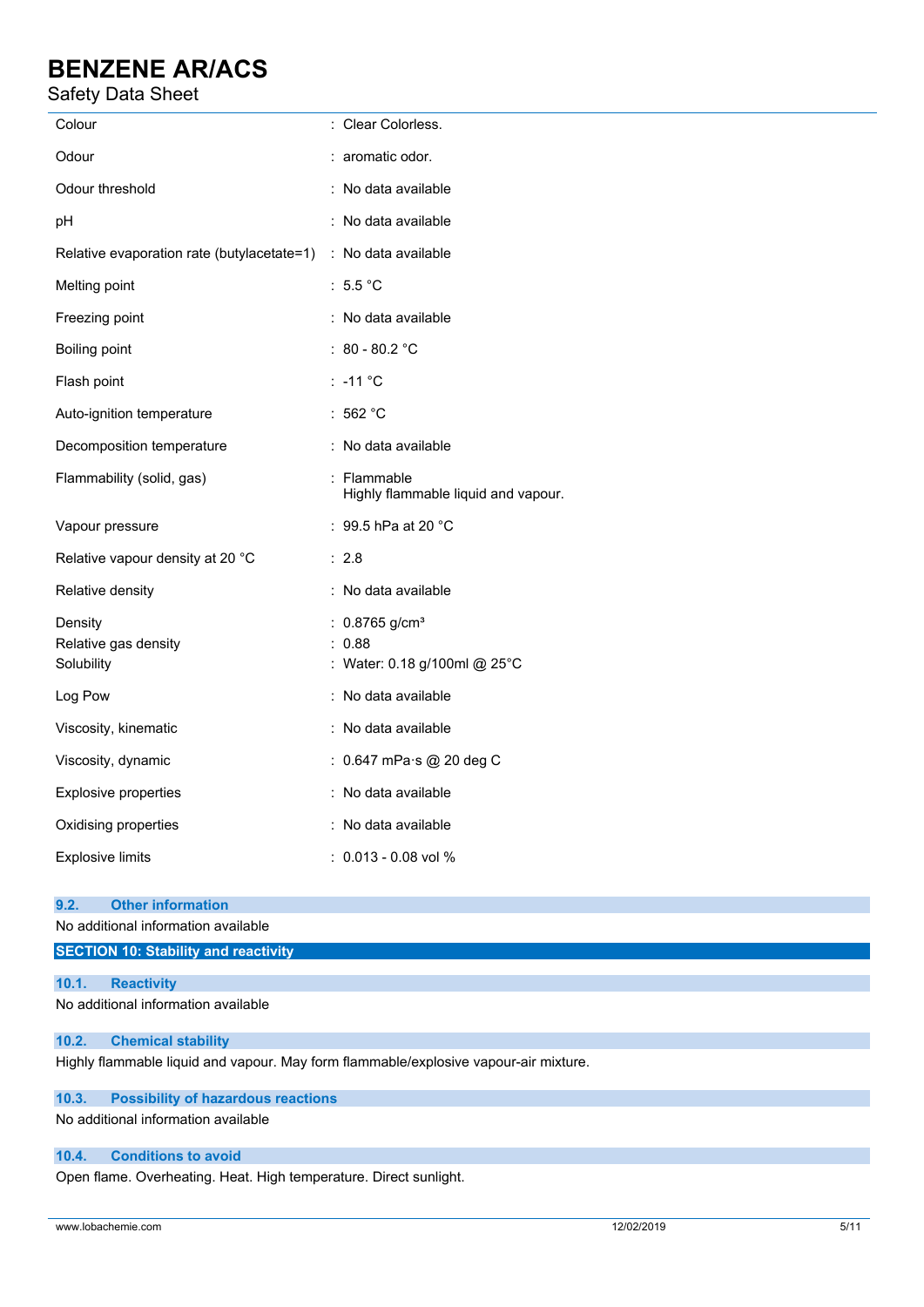Safety Data Sheet

| <b>Incompatible materials</b><br>10.5.               |                                                                   |
|------------------------------------------------------|-------------------------------------------------------------------|
| No additional information available                  |                                                                   |
| <b>Hazardous decomposition products</b><br>10.6.     |                                                                   |
| May release flammable gases.                         |                                                                   |
|                                                      |                                                                   |
| <b>SECTION 11: Toxicological information</b>         |                                                                   |
| <b>Information on toxicological effects</b><br>11.1. |                                                                   |
| Acute toxicity                                       | : Not classified                                                  |
|                                                      |                                                                   |
| Skin corrosion/irritation                            | : Causes skin irritation.                                         |
| Serious eye damage/irritation                        | Causes serious eye irritation.                                    |
| Respiratory or skin sensitisation<br>÷               | Not classified                                                    |
| Germ cell mutagenicity                               | May cause genetic defects.                                        |
| Carcinogenicity                                      | : May cause cancer.                                               |
|                                                      |                                                                   |
| Reproductive toxicity                                | Not classified                                                    |
| STOT-single exposure                                 | : Not classified                                                  |
| STOT-repeated exposure                               | : Causes damage to organs through prolonged or repeated exposure. |
|                                                      |                                                                   |
| Aspiration hazard                                    | : May be fatal if swallowed and enters airways.                   |
| <b>BENZENE AR/ACS (71-43-2)</b>                      |                                                                   |
| Viscosity, kinematic                                 | $0.738$ mm $2/s$                                                  |

### **SECTION 12: Ecological information**

| 12.1. |                                     |
|-------|-------------------------------------|
|       | No additional information available |

### **12.2. Persistence and degradability** No additional information available

### **12.3. Bioaccumulative potential**

No additional information available

## **12.4. Mobility in soil**

No additional information available

### **12.5. Results of PBT and vPvB assessment**

No additional information available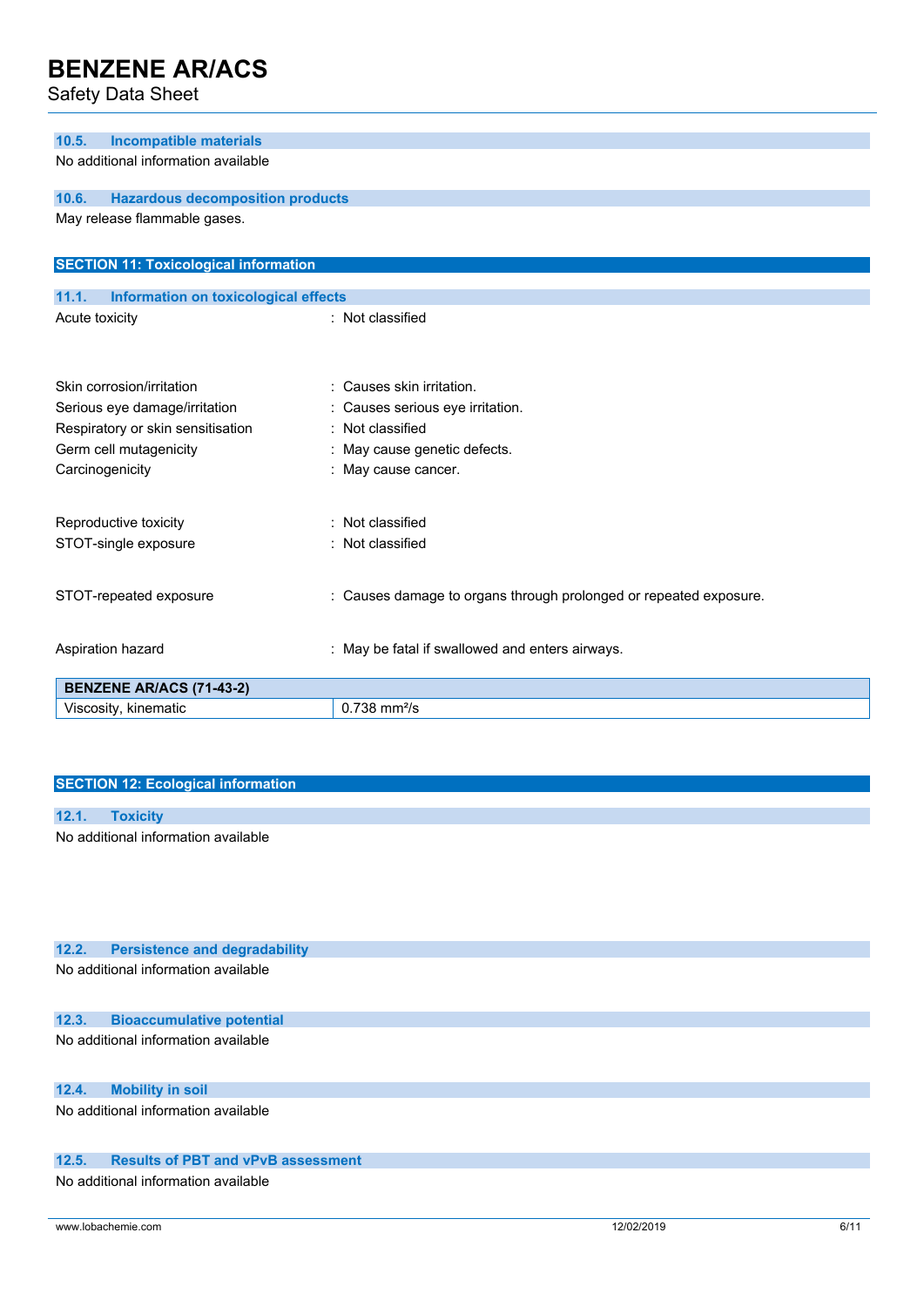Safety Data Sheet

| <b>Other adverse effects</b><br>12.6.                                                                                                                                                                                                                                                                                                                                                                                                                                                 |                                                                                                                                                                                                                                                                                     |
|---------------------------------------------------------------------------------------------------------------------------------------------------------------------------------------------------------------------------------------------------------------------------------------------------------------------------------------------------------------------------------------------------------------------------------------------------------------------------------------|-------------------------------------------------------------------------------------------------------------------------------------------------------------------------------------------------------------------------------------------------------------------------------------|
| No additional information available                                                                                                                                                                                                                                                                                                                                                                                                                                                   |                                                                                                                                                                                                                                                                                     |
| <b>SECTION 13: Disposal considerations</b>                                                                                                                                                                                                                                                                                                                                                                                                                                            |                                                                                                                                                                                                                                                                                     |
| 13.1.<br><b>Waste treatment methods</b>                                                                                                                                                                                                                                                                                                                                                                                                                                               |                                                                                                                                                                                                                                                                                     |
| Product/Packaging disposal<br>recommendations<br>Additional information<br>Ecology - waste materials                                                                                                                                                                                                                                                                                                                                                                                  | Dispose of contents/container to hazardous or special waste collection point, in<br>accordance with local, regional, national and/or international regulation.<br>: Handle empty containers with care because residual vapours are flammable.<br>: Hazardous waste due to toxicity. |
|                                                                                                                                                                                                                                                                                                                                                                                                                                                                                       |                                                                                                                                                                                                                                                                                     |
| <b>SECTION 14: Transport information</b>                                                                                                                                                                                                                                                                                                                                                                                                                                              |                                                                                                                                                                                                                                                                                     |
| In accordance with ADR / RID / IMDG / IATA / ADN                                                                                                                                                                                                                                                                                                                                                                                                                                      |                                                                                                                                                                                                                                                                                     |
| 14.1.<br><b>UN number</b>                                                                                                                                                                                                                                                                                                                                                                                                                                                             |                                                                                                                                                                                                                                                                                     |
| UN-No. (ADR)                                                                                                                                                                                                                                                                                                                                                                                                                                                                          | : 1114                                                                                                                                                                                                                                                                              |
| UN-No. (IMDG)                                                                                                                                                                                                                                                                                                                                                                                                                                                                         | 1114                                                                                                                                                                                                                                                                                |
| UN-No. (IATA)                                                                                                                                                                                                                                                                                                                                                                                                                                                                         | : 1114                                                                                                                                                                                                                                                                              |
| UN-No. (ADN)                                                                                                                                                                                                                                                                                                                                                                                                                                                                          | : 1114                                                                                                                                                                                                                                                                              |
| UN-No. (RID)                                                                                                                                                                                                                                                                                                                                                                                                                                                                          | : 1114                                                                                                                                                                                                                                                                              |
| 14.2.<br><b>UN proper shipping name</b>                                                                                                                                                                                                                                                                                                                                                                                                                                               |                                                                                                                                                                                                                                                                                     |
| Proper Shipping Name (ADR)<br>Proper Shipping Name (IMDG)<br>Proper Shipping Name (IATA)<br>Proper Shipping Name (ADN)<br>Proper Shipping Name (RID)<br>Transport document description (ADR)<br>Transport document description (IMDG)<br>Transport document description (IATA)<br>Transport document description (ADN)<br>Transport document description (RID)<br>14.3.<br><b>Transport hazard class(es)</b><br><b>ADR</b><br>Transport hazard class(es) (ADR)<br>Danger labels (ADR) | <b>BENZENE</b><br><b>BENZENE</b><br>: Benzene<br><b>BENZENE</b><br>: BENZENE<br>: UN 1114 BENZENE, 3, II, $(D/E)$<br>: UN 1114 BENZENE, 3, II (-11°C c.c.)<br>: UN 1114 Benzene, 3, II<br>: UN 1114 BENZENE, 3, II<br>: UN 1114 BENZENE, 3, II<br>: 3<br>$\therefore$ 3             |
| <b>IMDG</b><br>Transport hazard class(es) (IMDG)<br>Danger labels (IMDG)                                                                                                                                                                                                                                                                                                                                                                                                              | : 3<br>$\therefore$ 3                                                                                                                                                                                                                                                               |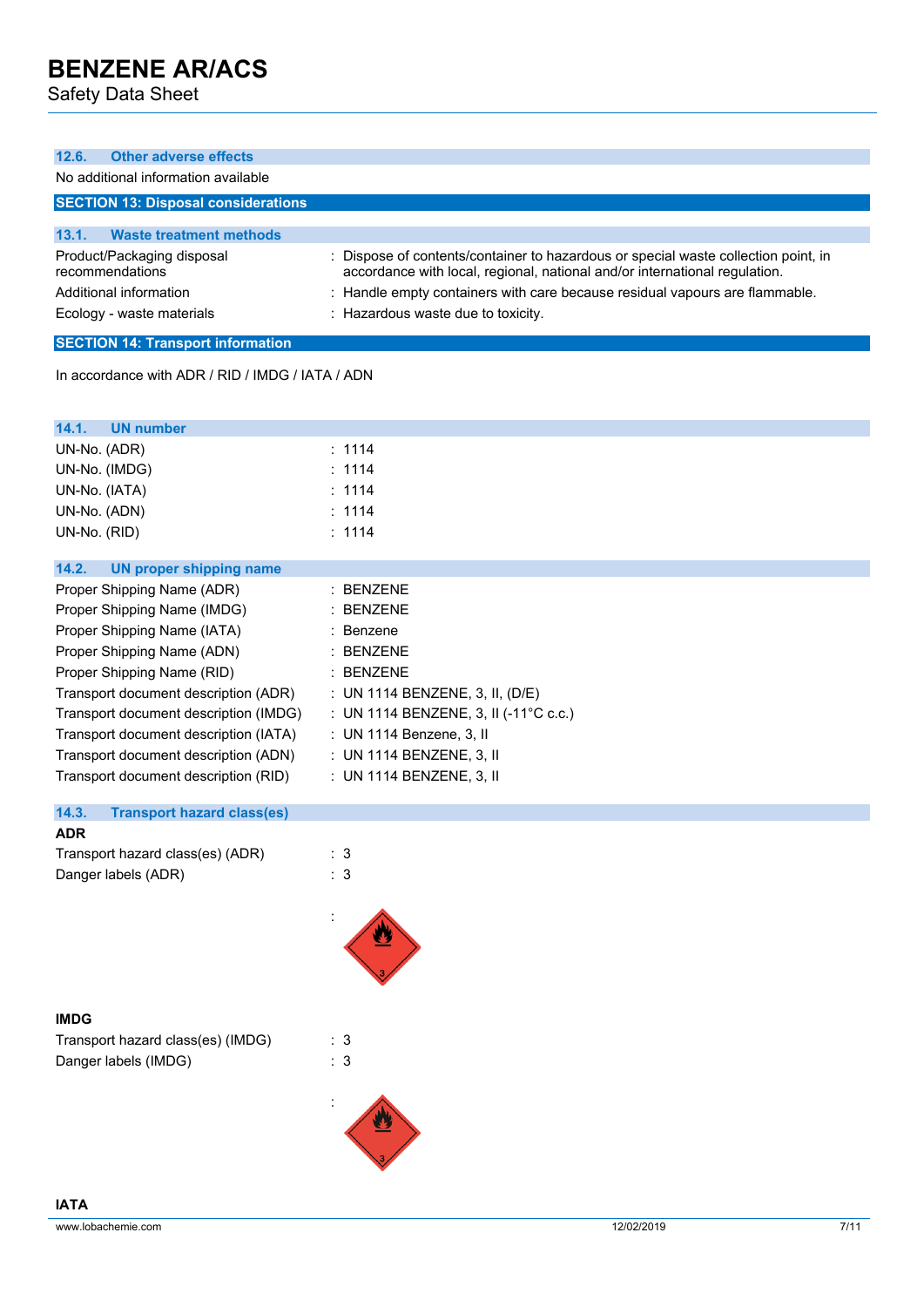# Safety Data Sheet

| Salely Dala Sileel                                      |                                          |
|---------------------------------------------------------|------------------------------------------|
| Transport hazard class(es) (IATA)                       | : 3                                      |
| Hazard labels (IATA)                                    | : 3                                      |
|                                                         |                                          |
|                                                         |                                          |
|                                                         |                                          |
|                                                         |                                          |
| <b>ADN</b>                                              |                                          |
| Transport hazard class(es) (ADN)                        | : 3                                      |
| Danger labels (ADN)                                     | : 3                                      |
|                                                         |                                          |
|                                                         |                                          |
|                                                         |                                          |
|                                                         |                                          |
|                                                         |                                          |
| <b>RID</b>                                              |                                          |
| Transport hazard class(es) (RID)<br>Danger labels (RID) | : 3<br>$\therefore$ 3                    |
|                                                         |                                          |
|                                                         |                                          |
|                                                         |                                          |
|                                                         |                                          |
|                                                         |                                          |
| 14.4.<br><b>Packing group</b>                           |                                          |
| Packing group (ADR)                                     | $\therefore$ II                          |
| Packing group (IMDG)                                    | $: \mathsf{II}$                          |
| Packing group (IATA)                                    | $\therefore$ H                           |
| Packing group (ADN)<br>Packing group (RID)              | $\colon \, \mathrm{I\!I}$<br>$:$ $\Pi$   |
|                                                         |                                          |
| <b>Environmental hazards</b><br>14.5.                   |                                          |
| Dangerous for the environment                           | : No                                     |
| Marine pollutant                                        | : No                                     |
| Other information                                       | : No supplementary information available |
| <b>Special precautions for user</b><br>14.6.            |                                          |
| - Overland transport                                    |                                          |
| Classification code (ADR)                               | : F1                                     |
| $I$ imited quantities $(ADD)$                           | $-41$                                    |

| Limited quantities (ADR)                                     | : 11                |
|--------------------------------------------------------------|---------------------|
| Excepted quantities (ADR)                                    | E2                  |
| Packing instructions (ADR)                                   | : P001, IBC02, R001 |
| Mixed packing provisions (ADR)                               | : MP19              |
| Portable tank and bulk container<br>instructions (ADR)       | : T4                |
| Portable tank and bulk container special<br>provisions (ADR) | $:$ TP1             |
| Tank code (ADR)                                              | : LGBF              |
| Vehicle for tank carriage                                    | : FL                |
| Transport category (ADR)                                     | $\therefore$ 2      |
|                                                              |                     |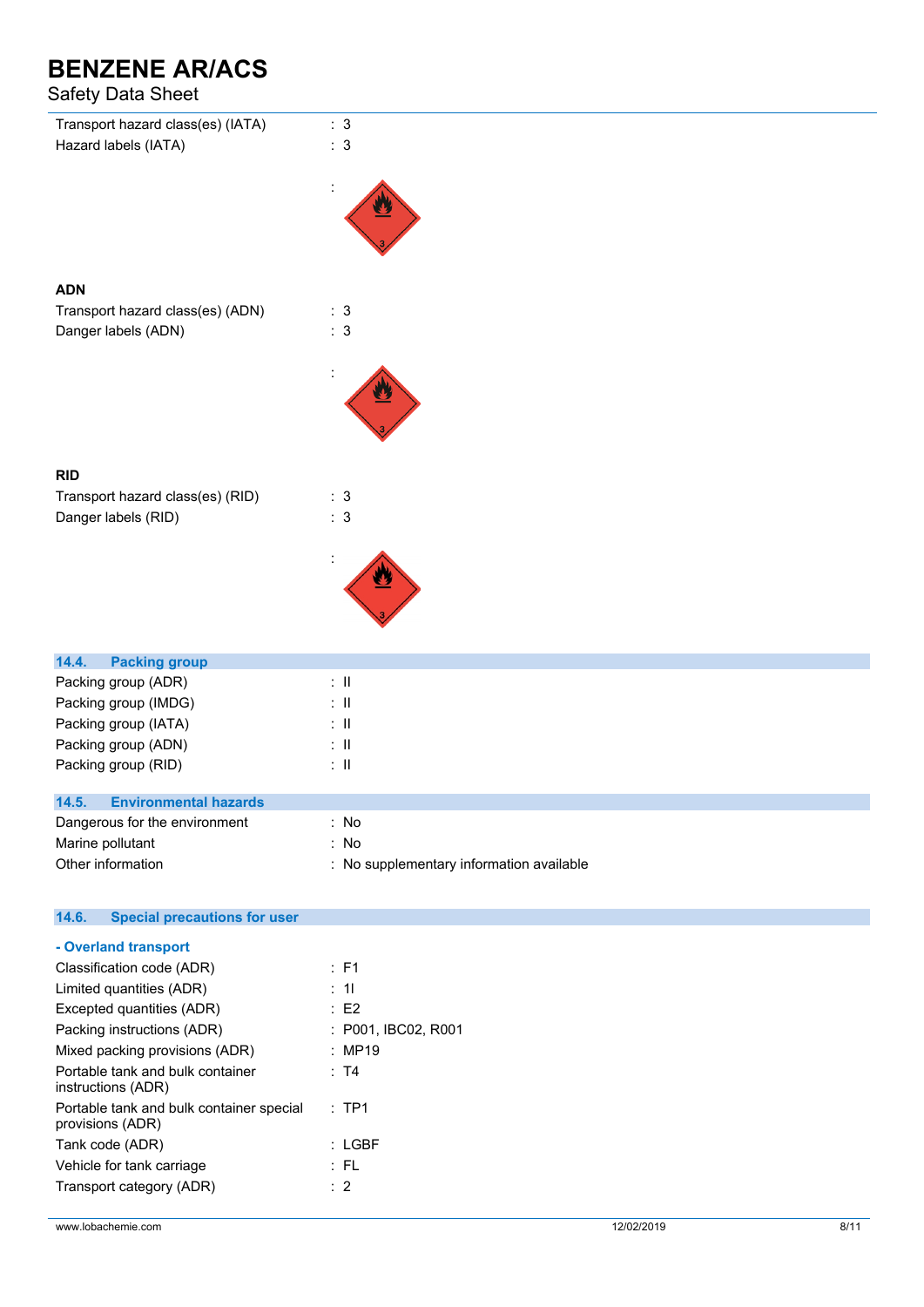## Safety Data Sheet

| Special provisions for carriage - Operation : S2, S20<br>(ADR) |                                                                                                                                                                                                                                                                                        |
|----------------------------------------------------------------|----------------------------------------------------------------------------------------------------------------------------------------------------------------------------------------------------------------------------------------------------------------------------------------|
| Hazard identification number (Kemler No.)                      | : 33                                                                                                                                                                                                                                                                                   |
| Orange plates                                                  | 33<br>1114                                                                                                                                                                                                                                                                             |
| Tunnel restriction code (ADR)                                  | : D/E                                                                                                                                                                                                                                                                                  |
| EAC code                                                       | 3WE                                                                                                                                                                                                                                                                                    |
| APP code                                                       | : A(f)                                                                                                                                                                                                                                                                                 |
| - Transport by sea                                             |                                                                                                                                                                                                                                                                                        |
| Limited quantities (IMDG)                                      | : 1L                                                                                                                                                                                                                                                                                   |
| Excepted quantities (IMDG)                                     | E2                                                                                                                                                                                                                                                                                     |
| Packing instructions (IMDG)                                    | : P001                                                                                                                                                                                                                                                                                 |
| IBC packing instructions (IMDG)                                | : IBCO2                                                                                                                                                                                                                                                                                |
| Tank instructions (IMDG)                                       | : T4                                                                                                                                                                                                                                                                                   |
| Tank special provisions (IMDG)                                 | $:$ TP1                                                                                                                                                                                                                                                                                |
| EmS-No. (Fire)                                                 | $: F-E$                                                                                                                                                                                                                                                                                |
| EmS-No. (Spillage)                                             | $: S-D$                                                                                                                                                                                                                                                                                |
| Stowage category (IMDG)                                        | $\therefore$ B                                                                                                                                                                                                                                                                         |
| Stowage and handling (IMDG)                                    | $:$ SW2                                                                                                                                                                                                                                                                                |
| Flash point (IMDG)                                             | $: -11^{\circ}$ C c.c.                                                                                                                                                                                                                                                                 |
| Properties and observations (IMDG)                             | : Colourless liquid with a characteristic odour. Flashpoint: -11°C c.c. Explosive limits:<br>1.4% to 8% Freezing point 5°C, flashes below its freezing point. Immiscible with<br>water. Narcotic. Exposure to this substance may produce serious chronic effects of a<br>toxic nature. |
| MFAG-No                                                        | : 130                                                                                                                                                                                                                                                                                  |
| - Air transport                                                |                                                                                                                                                                                                                                                                                        |
| PCA Excepted quantities (IATA)                                 | $\therefore$ E2                                                                                                                                                                                                                                                                        |
| PCA Limited quantities (IATA)                                  | : Y341                                                                                                                                                                                                                                                                                 |
| PCA limited quantity max net quantity<br>(IATA)                | : 1L                                                                                                                                                                                                                                                                                   |
| PCA packing instructions (IATA)                                | : 353                                                                                                                                                                                                                                                                                  |
| PCA max net quantity (IATA)                                    | : 5L                                                                                                                                                                                                                                                                                   |
| CAO packing instructions (IATA)                                | 364<br>÷                                                                                                                                                                                                                                                                               |
| CAO max net quantity (IATA)                                    | : 60L                                                                                                                                                                                                                                                                                  |
| ERG code (IATA)                                                | : 3H                                                                                                                                                                                                                                                                                   |
| - Inland waterway transport                                    |                                                                                                                                                                                                                                                                                        |
| Classification code (ADN)                                      | : F1                                                                                                                                                                                                                                                                                   |
| Limited quantities (ADN)                                       | : 1L                                                                                                                                                                                                                                                                                   |
| Excepted quantities (ADN)                                      | $\therefore$ E2                                                                                                                                                                                                                                                                        |
| Carriage permitted (ADN)                                       | : T                                                                                                                                                                                                                                                                                    |
| Equipment required (ADN)                                       | $:$ PP, EX, A                                                                                                                                                                                                                                                                          |
| Ventilation (ADN)                                              | : VE01                                                                                                                                                                                                                                                                                 |
| Number of blue cones/lights (ADN)                              | : 1                                                                                                                                                                                                                                                                                    |
| - Rail transport                                               |                                                                                                                                                                                                                                                                                        |
| Classification code (RID)                                      | : F1                                                                                                                                                                                                                                                                                   |
| Limited quantities (RID)                                       | : 1L                                                                                                                                                                                                                                                                                   |
| Excepted quantities (RID)                                      | $\therefore$ E2                                                                                                                                                                                                                                                                        |
| Packing instructions (RID)                                     | : P001, IBC02, R001                                                                                                                                                                                                                                                                    |
| Mixed packing provisions (RID)                                 | : MP19                                                                                                                                                                                                                                                                                 |
| Portable tank and bulk container                               | : T4                                                                                                                                                                                                                                                                                   |
| instructions (RID)                                             |                                                                                                                                                                                                                                                                                        |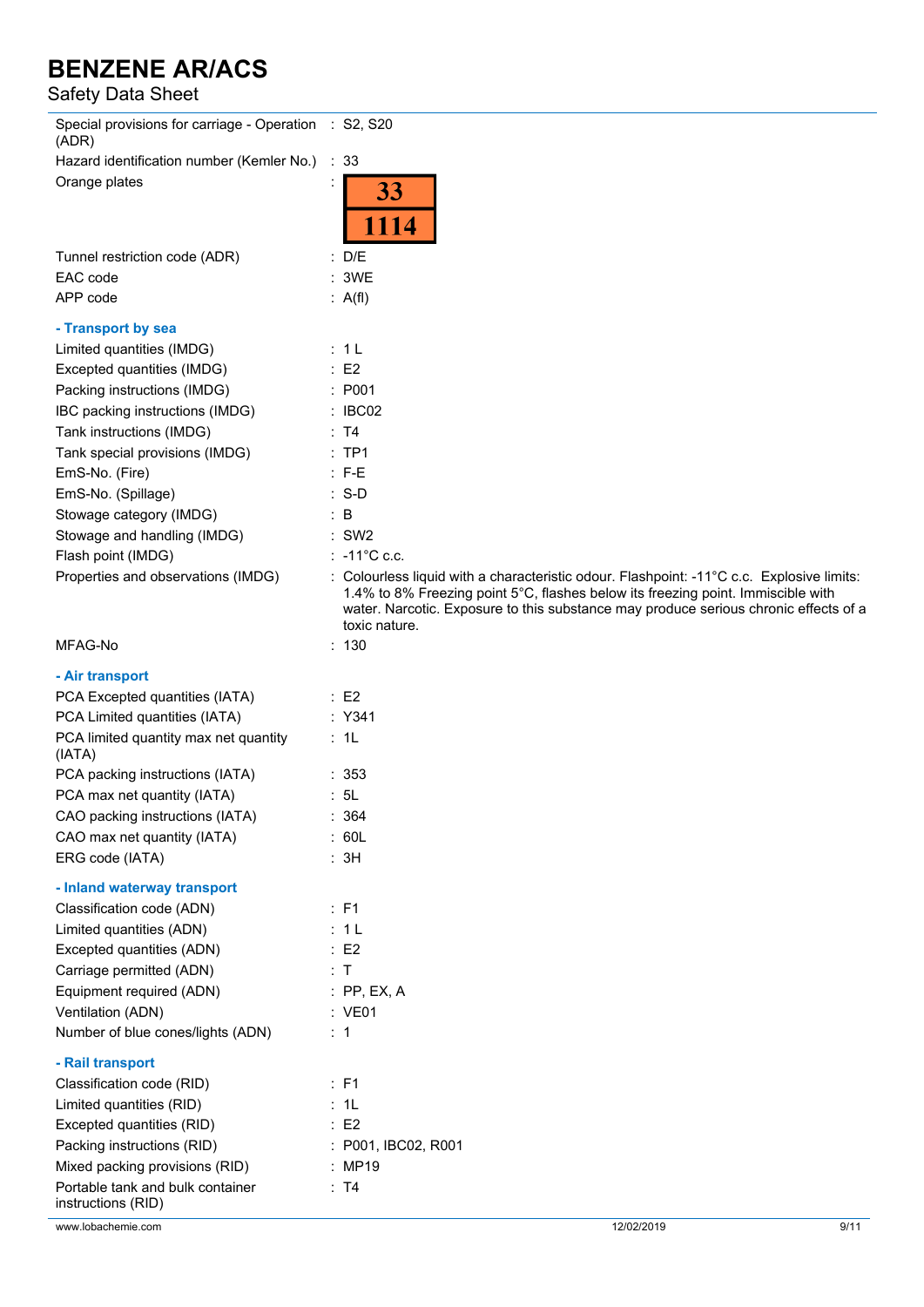## Safety Data Sheet

| Portable tank and bulk container special<br>provisions (RID) | $:$ TP1          |  |
|--------------------------------------------------------------|------------------|--|
| Tank codes for RID tanks (RID)                               | : LGBF           |  |
| Transport category (RID)                                     | $\cdot$ 2        |  |
| Colis express (express parcels) (RID)                        | $\therefore$ CE7 |  |
| Hazard identification number (RID)                           | $\cdot$ 33       |  |

### **14.7. Transport in bulk according to Annex II of MARPOL 73/78 and the IBC Code**

Not applicable

### **SECTION 15: Regulatory information**

**15.1. Safety, health and environmental regulations/legislation specific for the substance or mixture**

#### **15.1.1. EU-Regulations**

No REACH Annex XVII restrictions BENZENE AR/ACS is not on the REACH Candidate List BENZENE AR/ACS is not on the REACH Annex XIV List

### **15.1.2. National regulations**

#### **Germany**

| Reference to AwSV                                                                       | : Water hazard class (WGK) 3, Highly hazardous to water (Classification according to<br>AwSV; ID No. 29)                                     |
|-----------------------------------------------------------------------------------------|----------------------------------------------------------------------------------------------------------------------------------------------|
| 12th Ordinance Implementing the Federal<br>Immission Control Act - 12. BlmSchV          | : Is not subject of the 12. BlmSchV (Hazardous Incident Ordinance)                                                                           |
| <b>Netherlands</b>                                                                      |                                                                                                                                              |
| SZW-lijst van kankerverwekkende stoffen : BENZENE AR/ACS is listed                      |                                                                                                                                              |
| SZW-lijst van mutagene stoffen                                                          | : BENZENE AR/ACS is listed                                                                                                                   |
| NIET-limitatieve lijst van voor de<br>voortplanting giftige stoffen - Borstvoeding      | : The substance is not listed                                                                                                                |
| NIET-limitatieve lijst van voor de<br>voortplanting giftige stoffen -<br>Vruchtbaarheid | : The substance is not listed                                                                                                                |
| NIET-limitatieve lijst van voor de<br>voortplanting giftige stoffen - Ontwikkeling      | : The substance is not listed                                                                                                                |
| <b>Denmark</b>                                                                          |                                                                                                                                              |
| <b>Classification remarks</b>                                                           | : Emergency management guidelines for the storage of flammable liquids must be<br>followed                                                   |
| Recommendations Danish Regulation                                                       | : Young people below the age of 18 years are not allowed to use the product                                                                  |
|                                                                                         | Pregnant/breastfeeding women working with the product must not be in direct<br>contact with the product                                      |
|                                                                                         | The requirements from the Danish Working Environment Authorities regarding work<br>with carcinogens must be followed during use and disposal |
|                                                                                         |                                                                                                                                              |